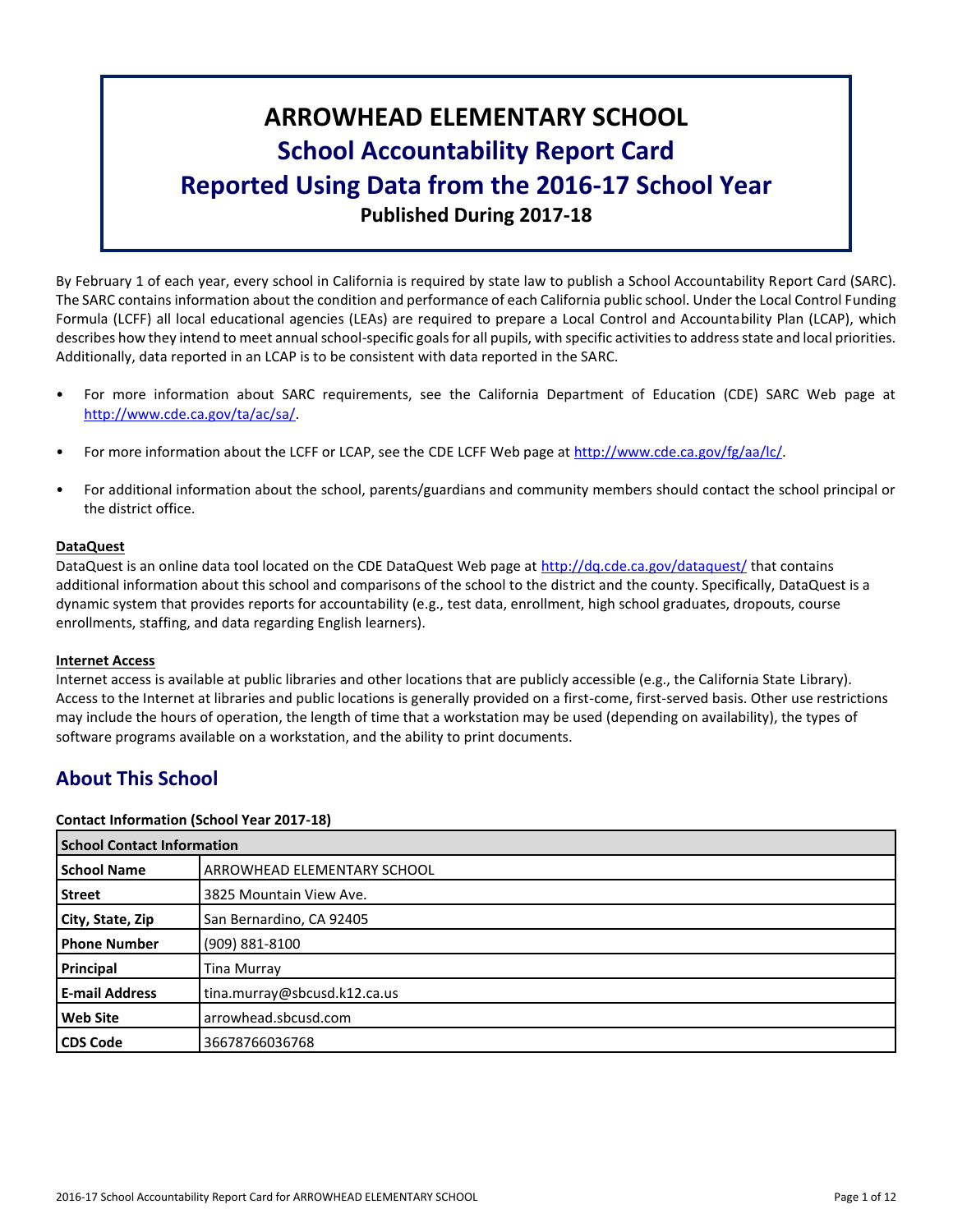| <b>District Contact Information</b> |                                              |  |  |
|-------------------------------------|----------------------------------------------|--|--|
| <b>District Name</b>                | lSAN BERNARDINO CITY UNIFIED SCHOOL DISTRICT |  |  |
| l Phone Number                      | (909) 381-1110                               |  |  |
| Superintendent                      | Dr. Dale Marsden                             |  |  |
| l E-mail Address                    | dale.marsden@sbcusd.k12.ca.us                |  |  |
| Web Site                            | www.sbcusd.com                               |  |  |

#### **School Description and Mission Statement (School Year 2017-18)**

The mission of Arrowhead Elementary School is to provide an effective educational program based on shared decision-making by staff and parents to meet the special needs of a diversified population and prepare our students to be successful in an ever-changing society.

# **Student Enrollment by Grade Level (School Year 2016-17)**

| Grade<br>Level          | Number of<br><b>Students</b> |  |  |  |
|-------------------------|------------------------------|--|--|--|
| Kindergarten            | 47                           |  |  |  |
| Grade 1                 | 44                           |  |  |  |
| Grade 2                 | 49                           |  |  |  |
| Grade 3                 | 44                           |  |  |  |
| Grade 4                 | 45                           |  |  |  |
| Grade 5                 | 52                           |  |  |  |
| Grade 6                 | 34                           |  |  |  |
| <b>Total Enrollment</b> | 315                          |  |  |  |

# **Student Enrollment by Group (School Year 2016-17)**

| <b>Student</b><br>Group             | <b>Percent of</b><br><b>Total Enrollment</b> |
|-------------------------------------|----------------------------------------------|
| <b>Black or African American</b>    | 20.6                                         |
| American Indian or Alaska Native    | 1.3                                          |
| Asian                               | 0.3                                          |
| <b>Filipino</b>                     | Ω                                            |
| <b>Hispanic or Latino</b>           | 62.9                                         |
| Native Hawaiian or Pacific Islander | 0                                            |
| White                               | 5.7                                          |
| <b>Two or More Races</b>            | 4.4                                          |
| Socioeconomically Disadvantaged     | 94.9                                         |
| <b>English Learners</b>             | 25.1                                         |
| <b>Students with Disabilities</b>   | 9.2                                          |
| <b>Foster Youth</b>                 | 0.6                                          |

# **A. Conditions of Learning**

# **State Priority: Basic**

The SARC provides the following information relevant to the State priority: Basic (Priority 1):

- Degree to which teachers are appropriately assigned and fully credentialed in the subject area and for the pupils they are teaching;
- Pupils have access to standards-aligned instructional materials; and
- School facilities are maintained in good repair.

#### **Teacher Credentials**

|                                                                    | <b>School</b> |         |         | <b>District</b> |
|--------------------------------------------------------------------|---------------|---------|---------|-----------------|
| <b>Teachers</b>                                                    | 2015-16       | 2016-17 | 2017-18 | 2017-18         |
| With Full Credential                                               | 12            | 13      | 12      | 2,599           |
| Without Full Credential                                            | 0             |         |         | 22              |
| Teaching Outside Subject Area of Competence (with full credential) |               |         |         | 21              |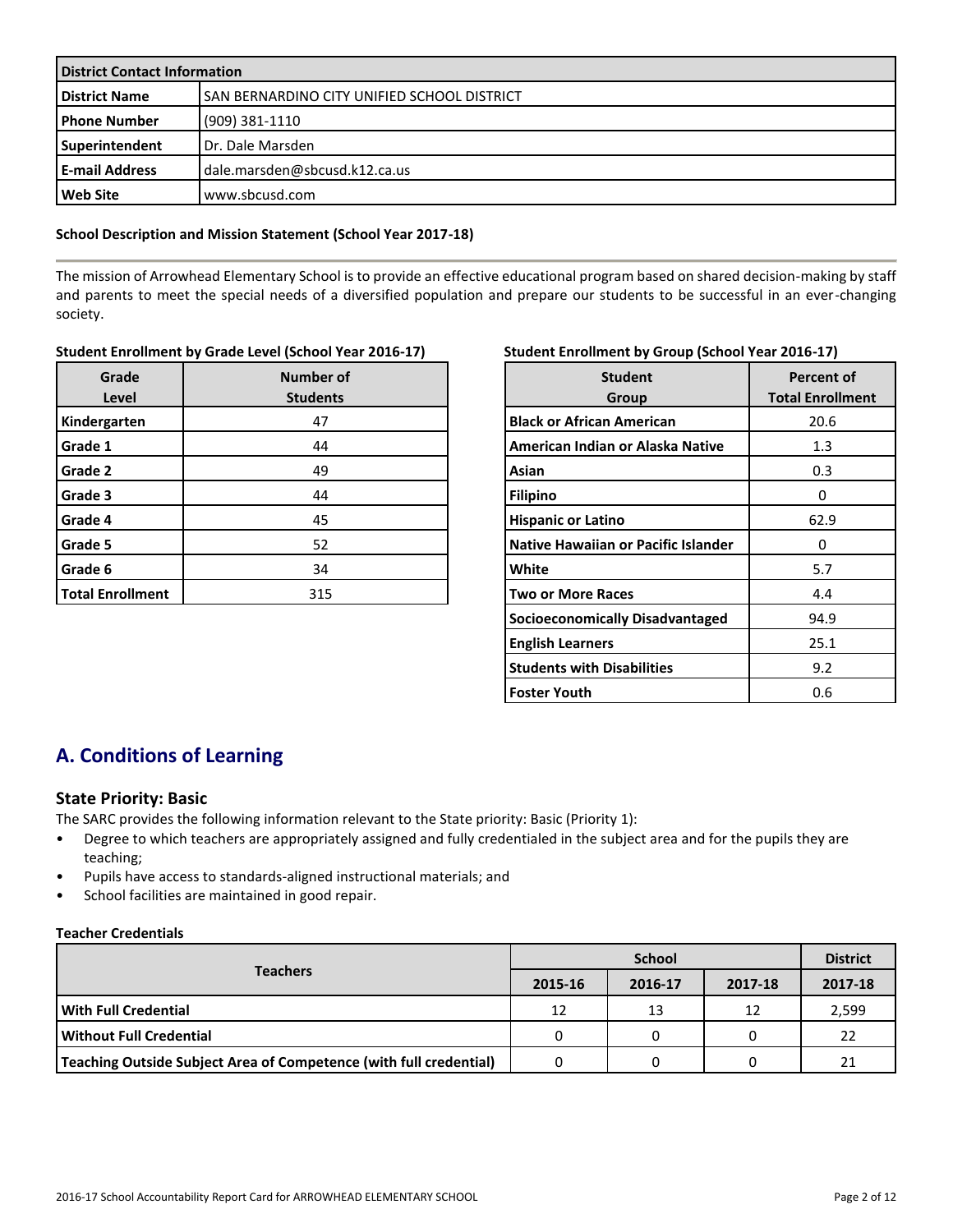#### **Teacher Misassignments and Vacant Teacher Positions**

| Indicator                                             | 2015-16 | 2016-17 | 2017-18 |
|-------------------------------------------------------|---------|---------|---------|
| <b>Misassignments of Teachers of English Learners</b> |         |         |         |
| <b>Total Teacher Misassignments *</b>                 |         |         |         |
| l Vacant Teacher Positions                            |         |         |         |

Note: "Misassignments" refers to the number of positions filled by teachers who lack legal authorization to teach that grade level, subject area, student group, etc.

\* Total Teacher Misassignments includes the number of Misassignments of Teachers of English Learners.

#### **Quality, Currency, Availability of Textbooks and Instructional Materials (School Year 2017-18)**

#### **Year and month in which data were collected:** August 2017

Textbooks adopted by the San Bernardino City Unified School District Board of Education are selected from the State adopted list of materials. These materials are standards-based and are rigorously reviewed by San Bernardino City Unified School District textbook adoption committees to assure that selections will meet the unique needs of all learners, including English language learners, advanced learners, at-risk students and special needs students. Textbooks are usually adopted for an eight-year cycle.

All core curriculum materials are available in English and Spanish. The Board of Education ensures that textbooks are purchased for each student in reading/language arts and mathematics in grades TK-6 to use in class, at home, and after school. For science and history/social studies classroom materials, big books have been purchased for K-2 with a textbook purchased for each student in grades 3-6 to use in class, at home, and after school. English Language Development (ELD) materials are standards-aligned and are purchased for each student who is identified as an English learner. An inventory is completed for each classroom at every school site and is reported to the District Office to ensure that sufficient materials are available for the new school year. This inventory is completed in March/April of each year to prepare for the following school year.

In addition to core curriculum materials, the district has purchased supplementary materials for use in the district's elementary music program. District music specialists primarily use these materials. Participation in the district's music program is voluntary and open to students in grades four through six. Sufficient instructional materials are available for all students electing to participate in this music program.

| <b>Subject</b>                    | Textbooks and Instructional Materials/<br><b>Year of Adoption</b>                                                         | <b>From</b><br><b>Most Recent</b><br>Adoption? | <b>Percent of Students</b><br>Lacking Own<br><b>Assigned Copy</b> |
|-----------------------------------|---------------------------------------------------------------------------------------------------------------------------|------------------------------------------------|-------------------------------------------------------------------|
| <b>Reading/Language Arts</b>      | Grades K-6: McGraw-Hill School Education: Reading<br><b>Wonders (2016)</b>                                                | Yes.                                           | 0                                                                 |
| <b>Mathematics</b>                | Grades K-6: Pearson Scott Foresman: enVision Math<br>(2015)                                                               | Yes                                            | 0                                                                 |
| <b>Science</b>                    | Grades K-6: Pearson Scott Foresman: California<br>Science (2007)                                                          | Yes                                            | 0                                                                 |
| <b>History-Social Science</b>     | Grades K & 6: Houghton Mifflin: Social Science<br>(2006)<br>Grades 1-5: MacMillan/McGraw-Hill: California Vista<br>(2006) | Yes                                            | 0                                                                 |
| <b>Visual and Performing Arts</b> | McGraw-Hill: Share the Music (1995)                                                                                       | Yes                                            | 0                                                                 |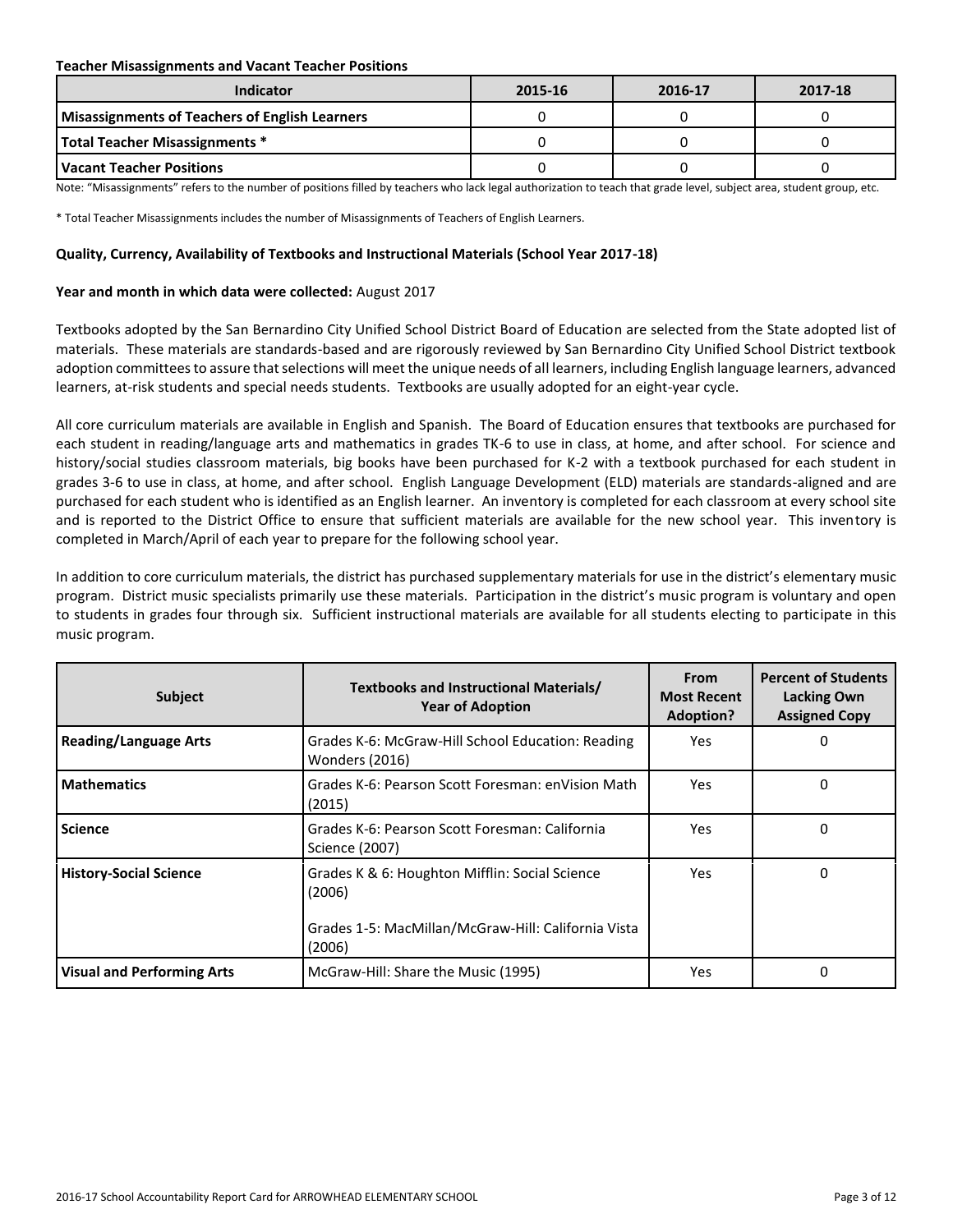#### General

Arrowhead Elementary School has 17 classrooms on site serving students in grades pre-K to 6. The school was built in 1953 and was modernized in 2011-12. The school and its staff strongly support the diverse academic and social development needs of all students. The school facility strongly supports teaching and learning through a modernized computer lab, library, large sized-classrooms and playground space.

The district takes great effort to ensure that all schools are clean, safe, and functional. To assist in this effort, the district's Mobile Maintenance Teams use the Facility Inspection Tool (FIT), a survey instrument developed by the State of California Office of Public School Construction (OPSC). Results of this survey are available from the district's Maintenance and Operations Department. The most recent inspection took place on 3/17/2017. Below is more specific infor-mation on the condition of the school and the efforts made to ensure that students are provided with an appropri-ate learning environment.

#### Safety

To ensure student safety before, during and after the school day, rec aides, teachers, and administrators supervise the school grounds including the cafeteria, quad area, and athletic fields. Signs are posted throughout the campus to indicate all visitors must report to and register in the administration office. All staff and visitors wear appropriate identifying badges.

#### Maintenance and Repair

Safety concerns are the number one priority of Maintenance and Operations. The District's Mobile Maintenance Teams are proactive and conduct inspections to keep school sites in "good repair" on a continual basis. Also, the district staff at each site reports safety issues as they arise. Maintenance and Operations make necessary repairs to ensure that all schools are clean, safe, and functional. A work order process is used to ensure ef-ficient service and emergency repairs are given the highest priority and work orders are completed in a timely manner.

#### Cleaning Process and Schedule

The district's Maintenance and Operations department works with the site principal or designee to develop cleaning runs for the site custodian(s). The site principal/designee then works with the site custodian(s) to ensure proper implementation of the cleaning runs to maintain a safe and clean school.

#### School Facility Improvements

Each year the district uses state and local funds to maintain and improve school sites. Planned improvements for this school for the 2017-18 school year are listed below:

- Replace PA system
- Replace floor covering in selected rooms

#### School Facility Good Repair Status (Most Recent Year)

Results of this site's most recent survey are included below, and any associated repairs were completed by the end of April 2017.Additionally, representatives from the San Bernardino County Superintendent of Schools (SBCSS) conduct annual Williams visits to schools ranked in deciles 1-3 in San Bernardino County to evaluate their good repair status. The Williams inspection for this site occurred on 8/16/17. Results from this inspection are included below, and any associated repairs were completed by the end of September 2017.

- Section 4. Interior Surfaces
	- A3: Carpeting damaged, rippled, or stained (Remedied)
	- A4: Carpeting damaged, rippled, or stained (Remedied)
	- 86 : Carpeting damaged, rippled, or stained (Remedied)
	- C 1: Carpeting damaged, rippled, or stained (Remedied)Section 8. Electrical
	- A3: Electrical outlet/junction box covers or light switch covers are damaged or missing (Remedied)
	- A4: Electrical outlet/junction box covers or light switch covers are damaged or missing (Remedied)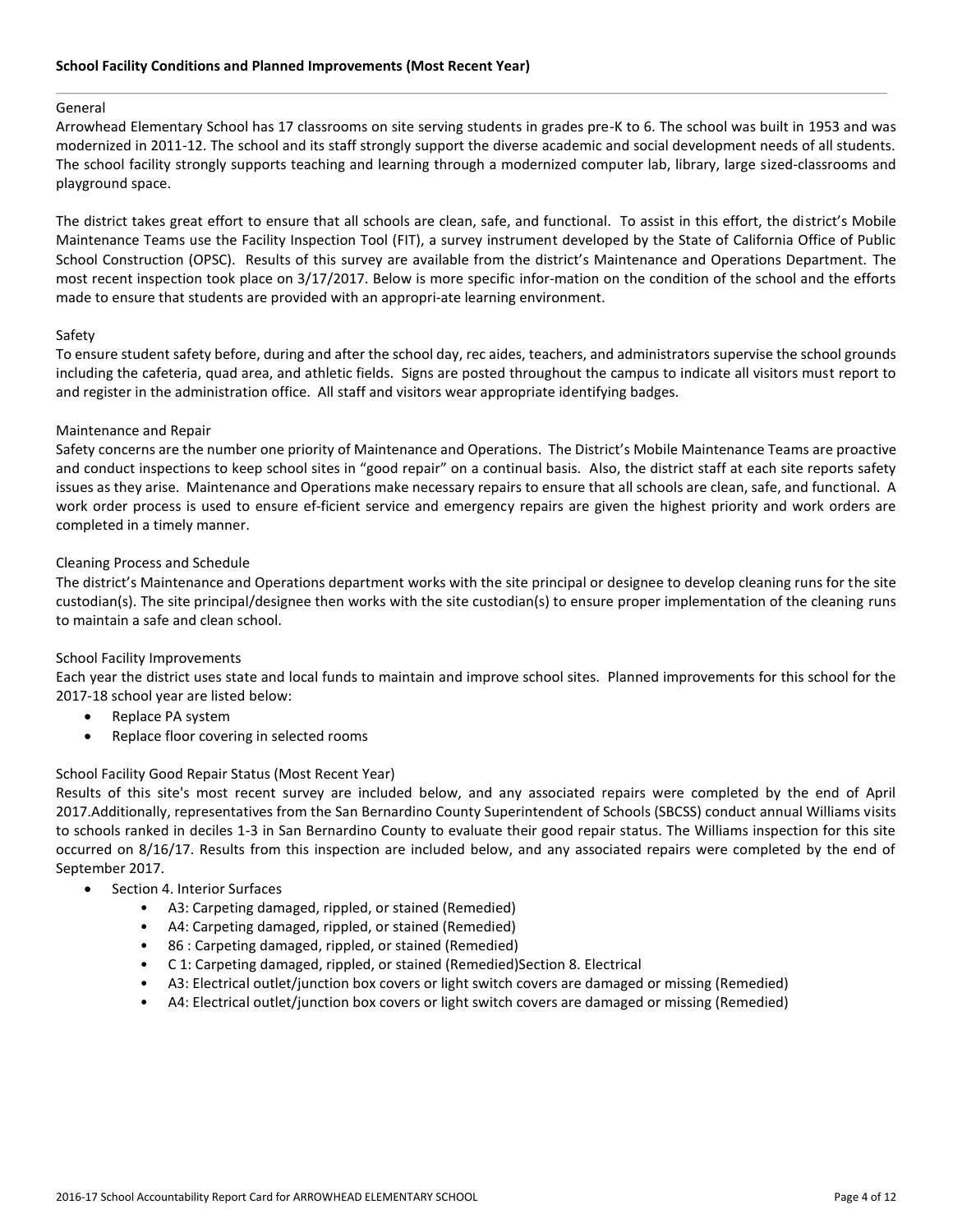# **School Facility Good Repair Status (Most Recent Year)**

Using the **most recently collected** FIT data (or equivalent), provide the following:

- Determination of repair status for systems listed
- Description of any needed maintenance to ensure good repair
- The year and month in which the data were collected
- The overall rating

| <b>School Facility Good Repair Status (Most Recent Year)</b><br>Year and month of the most recent FIT report: 3/17/2017 |             |                      |      |                                                                                                                                                                                                                                                                                                                                                                         |  |  |
|-------------------------------------------------------------------------------------------------------------------------|-------------|----------------------|------|-------------------------------------------------------------------------------------------------------------------------------------------------------------------------------------------------------------------------------------------------------------------------------------------------------------------------------------------------------------------------|--|--|
|                                                                                                                         |             | <b>Repair Status</b> |      | <b>Repair Needed and</b>                                                                                                                                                                                                                                                                                                                                                |  |  |
| <b>System Inspected</b>                                                                                                 | Good        | Fair                 | Poor | <b>Action Taken or Planned</b>                                                                                                                                                                                                                                                                                                                                          |  |  |
| Systems: Gas Leaks, Mechanical/HVAC,<br>Sewer                                                                           | X           |                      |      | A-16; Secure gas valves at teacher's work station,<br>locate gas shutoff and inform teacher of that<br>location and the procedure for its operation<br>(Remedied)                                                                                                                                                                                                       |  |  |
| <b>Interior: Interior Surfaces</b>                                                                                      |             | X                    |      | A-3; Carpet is stained, south door won't latch<br>(Remedied)B-1; Replace ceiling tile, carpet stained<br>(Remedied) B-5; The carpet is stained<br>(Remedied)Cafeteria; Replace missing ceiling tile<br>near east doors (Remedied)Y-2; Carpet stains and<br>gum spots (Remedied)                                                                                         |  |  |
| Cleanliness: Overall Cleanliness, Pest/<br>Vermin Infestation                                                           | X           |                      |      |                                                                                                                                                                                                                                                                                                                                                                         |  |  |
| <b>Electrical: Electrical</b>                                                                                           | $\mathsf X$ |                      |      |                                                                                                                                                                                                                                                                                                                                                                         |  |  |
| Restrooms/Fountains: Restrooms, Sinks/<br>Fountains                                                                     |             | $\pmb{\mathsf{X}}$   |      | A-Wing Restrooms; One faucet is loose in the Boys'<br>Restroom (Remedied)B-Wing Restrooms; Toilet<br>seats are loose in both the Boys' and Girls'<br>restrooms (Remedied)C-1; Reset ceiling tiles,<br>exhaust fans in restrooms are not audible<br>(Remedied)C-2; Exhaust fans in restrooms are not<br>audible (Remedied)                                               |  |  |
| Safety: Fire Safety, Hazardous Materials                                                                                | X           |                      |      | B-6; Fire extinguisher not signed (Remedied)D-1;<br>Exit windows are blocked (Remedied)                                                                                                                                                                                                                                                                                 |  |  |
| Structural: Structural Damage, Roofs                                                                                    | X           |                      |      |                                                                                                                                                                                                                                                                                                                                                                         |  |  |
| External: Playground/School Grounds,<br>Windows/Doors/Gates/Fences                                                      |             | $\pmb{\mathsf{X}}$   |      | A-1; Adjust both door closers (Remedied)A-3; South<br>door won't latch (Remedied)B-2; East door will not<br>close (Remedied) Kinder playground; Paint lunch<br>tables (Remedied)Playground; Green drinking<br>fountain will not shut off, there is a hole in the<br>rubber surface at the bottom of the slide<br>(Remedied) Quadrangle; Paint lunch table<br>(Remedied) |  |  |

#### **Overall Facility Rating (Most Recent Year)**

| Year and month of the most recent FIT report: 3/17/2017 |           |      |      |      |  |
|---------------------------------------------------------|-----------|------|------|------|--|
| <b>Overall Rating</b>                                   | Exemplary | Good | Fair | Poor |  |
|                                                         |           |      |      |      |  |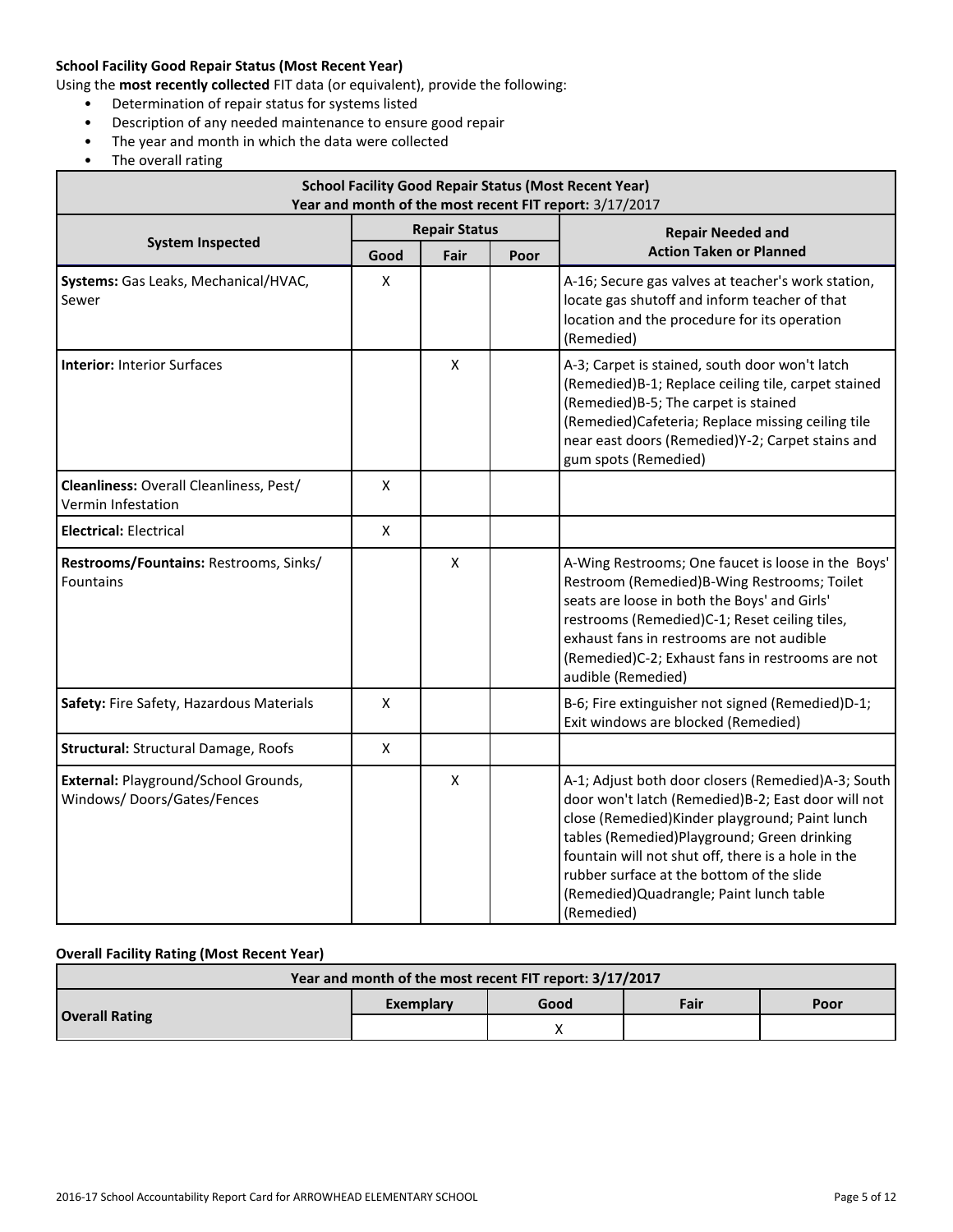# **B. Pupil Outcomes**

# **State Priority: Pupil Achievement**

The SARC provides the following information relevant to the State priority: Pupil Achievement (Priority 4):

- **Statewide assessments** (i.e., California Assessment of Student Performance and Progress [CAASPP] System, which includes the Smarter Balanced Summative Assessments for students in the general education population and the California Alternate Assessments [CAAs] for English language arts/literacy [ELA] and mathematics given in grades three through eight and grade eleven. Only eligible students may participate in the administration of the CAAs. CAAs items are aligned with alternate achievement standards, which are linked with the Common Core State Standards [CCSS] for students with the most significant cognitive disabilities); and
- The percentage of students who have successfully completed courses that satisfy the requirements for entrance to the University of California and the California State University, or career technical education sequences or programs of study.

# **CAASPP Test Results in English Language Arts/Literacy (ELA) and Mathematics for All Students Grades Three through Eight and Grade Eleven**

|                                                                      | Percent of Students Meeting or Exceeding the State Standards<br>$\left(\text{grades }3 - 8 \text{ and } 11\right)$ |         |                 |         |              |         |  |
|----------------------------------------------------------------------|--------------------------------------------------------------------------------------------------------------------|---------|-----------------|---------|--------------|---------|--|
| <b>Subject</b>                                                       | <b>School</b>                                                                                                      |         | <b>District</b> |         | <b>State</b> |         |  |
|                                                                      | 2015-16                                                                                                            | 2016-17 | 2015-16         | 2016-17 | 2015-16      | 2016-17 |  |
| <b>English Language Arts/Literacy</b><br>$\sqrt{grades}$ 3-8 and 11) | 20                                                                                                                 | 20      | 33              | 35      | 48           | 48      |  |
| <b>Mathematics</b><br>$\sqrt{\frac{1}{2}}$ (grades 3-8 and 11)       | 12                                                                                                                 | 18      | 20              | 22      | 36           | 37      |  |

Note: Percentages are not calculated when the number of students tested is ten or less, either because the number of students in this category is too small for statistical accuracy or to protect student privacy.

# **CAASPP Test Results in ELA by Student Group**

**Grades Three through Eight and Grade Eleven (School Year 2016-17)**

| <b>Student Group</b>                   | <b>Total</b><br><b>Enrollment</b> | <b>Number</b><br><b>Tested</b>        | Percent<br><b>Tested</b>              | Percent<br><b>Met or Exceeded</b> |
|----------------------------------------|-----------------------------------|---------------------------------------|---------------------------------------|-----------------------------------|
| <b>All Students</b>                    | 168                               | 168                                   | 100                                   | 19.64                             |
| <b>Male</b>                            | 97                                | 97                                    | 100                                   | 17.53                             |
| Female                                 | 71                                | 71                                    | 100                                   | 22.54                             |
| <b>Black or African American</b>       | 36                                | 36                                    | 100                                   | 13.89                             |
| American Indian or Alaska Native       | --                                | $\hspace{0.05cm}$ – $\hspace{0.05cm}$ | --                                    |                                   |
| <b>Hispanic or Latino</b>              | 108                               | 108                                   | 100                                   | 21.3                              |
| White                                  | --                                | $\hspace{0.05cm} \ldots$              | $\hspace{0.05cm}$ – $\hspace{0.05cm}$ | --                                |
| <b>Two or More Races</b>               | --                                | --                                    | --                                    | --                                |
| <b>Socioeconomically Disadvantaged</b> | 161                               | 161                                   | 100                                   | 19.25                             |
| <b>English Learners</b>                | 61                                | 61                                    | 100                                   | 21.31                             |
| <b>Students with Disabilities</b>      | 22                                | 22                                    | 100                                   | 0                                 |

Note: ELA test results include the Smarter Balanced Summative Assessment and the CAA. The "Percent Met or Exceeded" is calculated by taking the total number of students who met or exceeded the standard on the Smarter Balanced Summative Assessment plus the total number of students who met the standard (i.e., achieved Level 3–Alternate) on the CAAs divided by the total number of students who participated in both assessments.

Note: Double dashes (--) appear in the table when the number of students is ten or less, either because the number of students in this category is too small for statistical accuracy or to protect student privacy.

Note: The number of students tested includes all students who participated in the test whether they received a score or not; however, the number of students tested is not the number that was used to calculate the achievement level percentages. The achievement level percentages are calculated using only students who received scores.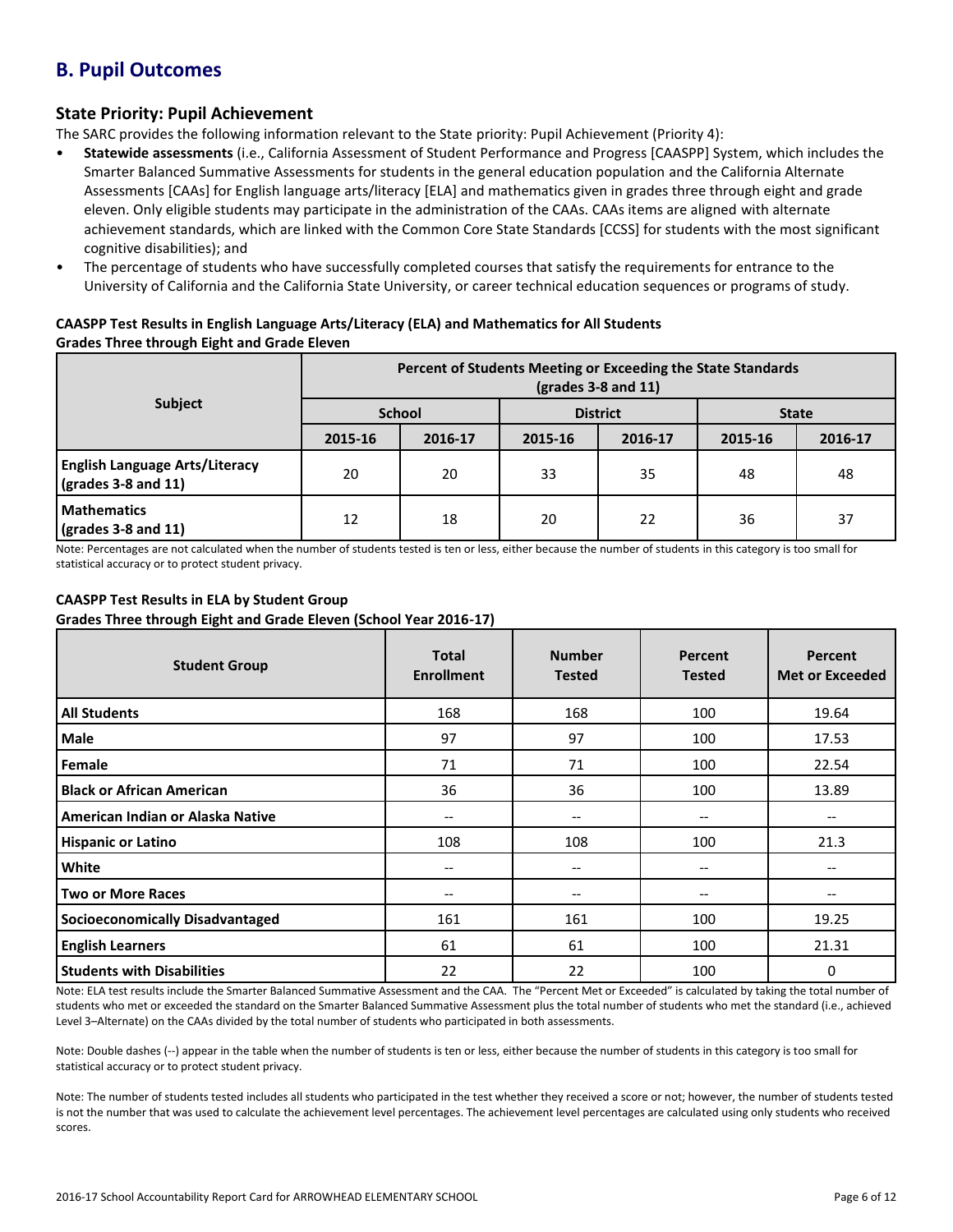# **CAASPP Test Results in Mathematics by Student Group Grades Three through Eight and Grade Eleven (School Year 2016-17)**

| <b>Student Group</b>                   | <b>Total</b><br><b>Enrollment</b> | <b>Number</b><br><b>Tested</b>        | Percent<br><b>Tested</b> | Percent<br><b>Met or Exceeded</b> |
|----------------------------------------|-----------------------------------|---------------------------------------|--------------------------|-----------------------------------|
| <b>All Students</b>                    | 168                               | 167                                   | 99.4                     | 17.96                             |
| Male                                   | 97                                | 97                                    | 100                      | 14.43                             |
| Female                                 | 71                                | 70                                    | 98.59                    | 22.86                             |
| <b>Black or African American</b>       | 36                                | 35                                    | 97.22                    | 17.14                             |
| American Indian or Alaska Native       | --                                | --                                    | --                       | --                                |
| <b>Hispanic or Latino</b>              | 108                               | 108                                   | 100                      | 17.59                             |
| White                                  | --                                | --                                    | --                       | --                                |
| <b>Two or More Races</b>               | $-$                               | $\hspace{0.05cm}$ – $\hspace{0.05cm}$ | $- -$                    | $- -$                             |
| <b>Socioeconomically Disadvantaged</b> | 161                               | 160                                   | 99.38                    | 17.5                              |
| <b>English Learners</b>                | 61                                | 61                                    | 100                      | 21.31                             |
| <b>Students with Disabilities</b>      | 22                                | 22                                    | 100                      | 4.55                              |

Note: Mathematics test results include the Smarter Balanced Summative Assessment and the CAA. The "Percent Met or Exceeded" is calculated by taking the total number of students who met or exceeded the standard on the Smarter Balanced Summative Assessment plus the total number of students who met the standard (i.e., achieved Level 3–Alternate) on the CAAs divided by the total number of students who participated in both assessments.

Note: Double dashes (--) appear in the table when the number of students is ten or less, either because the number of students in this category is too small for statistical accuracy or to protect student privacy.

Note: The number of students tested includes all students who participated in the test whether they received a score or not; however, the number of students tested is not the number that was used to calculate the achievement level percentages. The achievement level percentages are calculated using only students who received scores.

# **CAASPP Test Results in Science for All Students**

#### **Grades Five, Eight, and Ten**

| <b>Subject</b>                | Percent of Students Scoring at Proficient or Advanced |               |         |                 |              |         |  |
|-------------------------------|-------------------------------------------------------|---------------|---------|-----------------|--------------|---------|--|
|                               |                                                       | <b>School</b> |         | <b>District</b> | <b>State</b> |         |  |
|                               | 2014-15                                               | 2015-16       | 2014-15 | 2015-16         | 2014-15      | 2015-16 |  |
| Science (grades 5, 8, and 10) | 32                                                    | 18            | 41      | 38              | 56           | 54      |  |

Note: Science test results include California Standards Tests (CSTs), California Modified Assessment (CMA), and California Alternate Performance Assessment (CAPA) in grades five, eight, and ten.

Note: Scores are not shown when the number of students tested is ten or less, either because the number of students in this category is too small for statistical accuracy or to protect student privacy.

Note: The 2016-17 data are not available. The California Department of Education is developing a new science assessment based on the Next Generation Science Standards for California Public Schools (CA NGSS). The new California Science Test (CAST) was piloted in spring 2017. The CST and CMA for Science will no longer be administered.

# **State Priority: Other Pupil Outcomes**

The SARC provides the following information relevant to the State priority: Other Pupil Outcomes (Priority 8):

• Pupil outcomes in the subject areas of physical education.

# **California Physical Fitness Test Results (School Year 2016-17)**

| Grade |                              | <b>Percent of Students Meeting Fitness Standards</b> |                             |  |  |  |
|-------|------------------------------|------------------------------------------------------|-----------------------------|--|--|--|
| Level | <b>Four of Six Standards</b> | <b>Five of Six Standards</b>                         | <b>Six of Six Standards</b> |  |  |  |
|       |                              | 42.2                                                 | $\mathbf{b}$ .              |  |  |  |

Note: Percentages are not calculated when the number of students tested is ten or less, either because the number of students in this category is too small for statistical accuracy or to protect student privacy.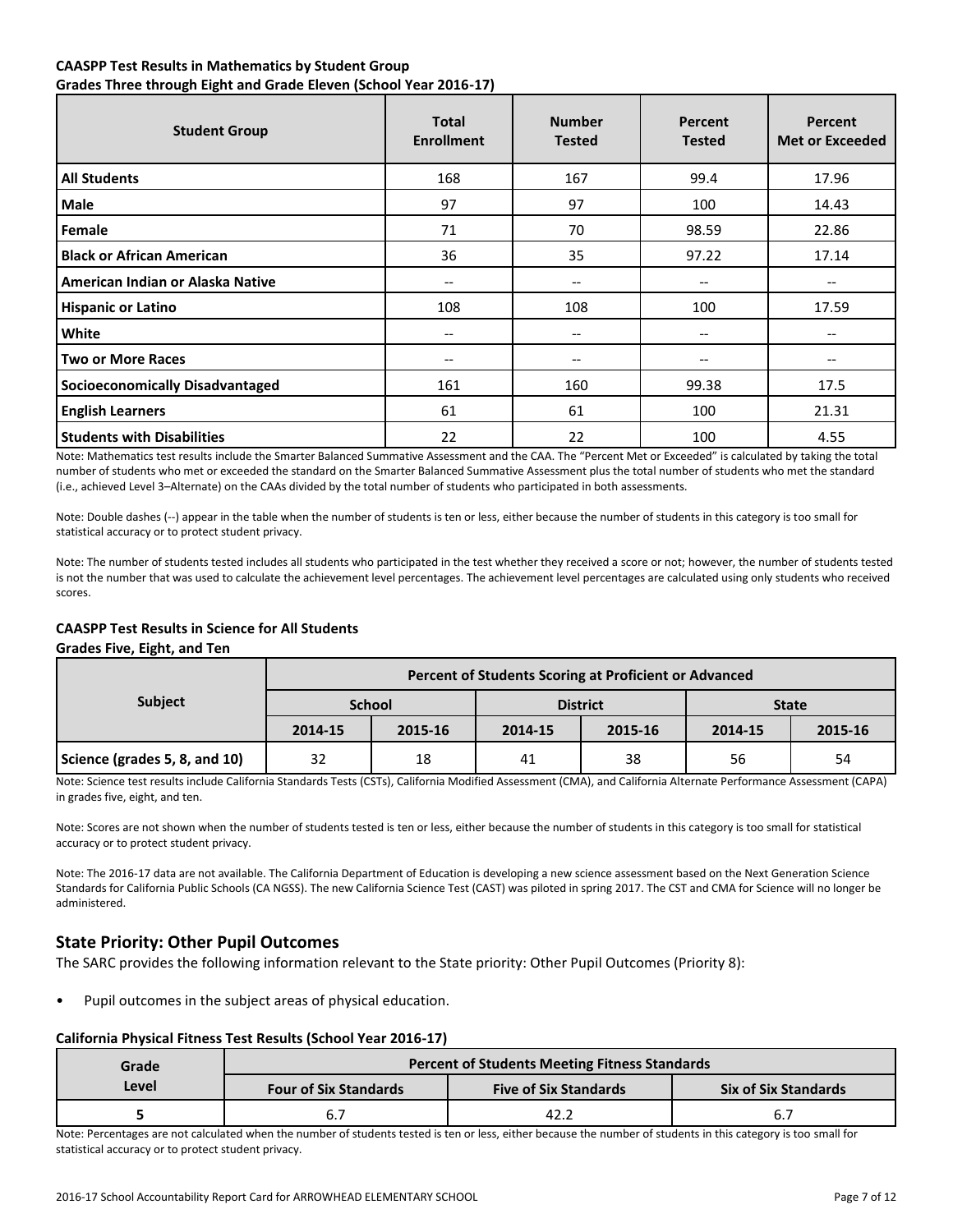# **C. Engagement**

# **State Priority: Parental Involvement**

The SARC provides the following information relevant to the State priority: Parental Involvement (Priority 3):

• Efforts the school district makes to seek parent input in making decisions for the school district and each schoolsite.

# **Opportunities for Parental Involvement (School Year 2017-18)**

Each school provides multiple options for parents to participate in the educational process. Opportunities vary from site to site but include parent centers, parent education programs, Parent Teacher Association (PTA), School Site Council (SSC), English Learners Advisory Committee (ELAC), Gifted and Talented Education (GATE) Advisory Committee, African American Parent Advisory Council (AAPAC), homework hotlines, auto-callers, parent conferences, family curricular theme nights, parent training and education, classroom and playground volunteers, and leadership opportunities for parents. For more information about these and other opportunities, please contact the school.

At the district level, parents can participate in the District Advisory Committee (DAC), District English Learners Advisory Committee (DELAC), District African American Advisory Council (DAAAC), and a variety of short-term, solution-oriented focus groups and advisory committees. Additionally, a Family Resource Center is available from the hours of 8:00 AM -4:30 PM. Goals of the Family Resource Center include increased home/school communication, increased access to district-level parent and family training opportunities, and increased access to family involvement resources for district schools.

Parent Outreach Contacts:

Family Resource Center

1525 W. Highland Ave.

San Bernardino, California 92411 909-880-4057

Hours: 8:00 AM - 4:30 PM, M-F

- Aldo Ramirez, Family Engagement Director
- 909-880-4057, aldo.ramirez@sbcusd.k12.ca.us
- Travon Martin, Community Relations Worker II

909-891-1018, travon.martin@sbcusd.k12.ca.us

- Emily Valdez, Parent Outreach Worker
- 909-880-4057, emily.valdez@sbcusd.k12.ca.u
- Talice Ostrinski, Homeless Facilitator

909-880-4057, talice.ostrinski@sbcusd.k12.ca.us

Vicki Lee, Homeless Liaison

909-880-4057, vicki.lee@sbcusd.k12.ca.us

# **State Priority: School Climate**

The SARC provides the following information relevant to the State priority: School Climate (Priority 6):

- Pupil suspension rates;
- Pupil expulsion rates; and
- Other local measures on the sense of safety.

# **Suspensions and Expulsions**

|                    | <b>School</b> |         |         | <b>District</b> |         |         | <b>State</b> |         |         |
|--------------------|---------------|---------|---------|-----------------|---------|---------|--------------|---------|---------|
| Rate               | 2014-15       | 2015-16 | 2016-17 | 2014-15         | 2015-16 | 2016-17 | 2014-15      | 2015-16 | 2016-17 |
| <b>Suspensions</b> | 2.5           | 2.6     | 2.4     | 6.2             | 5.8     | 5.6     | 3.8          |         | 3.6     |
| <b>Expulsions</b>  | 0.0           | 0.2     | 0.0     | 0.3             | 0.2     | 0.2     | 0.1          | 0.1     | 0.1     |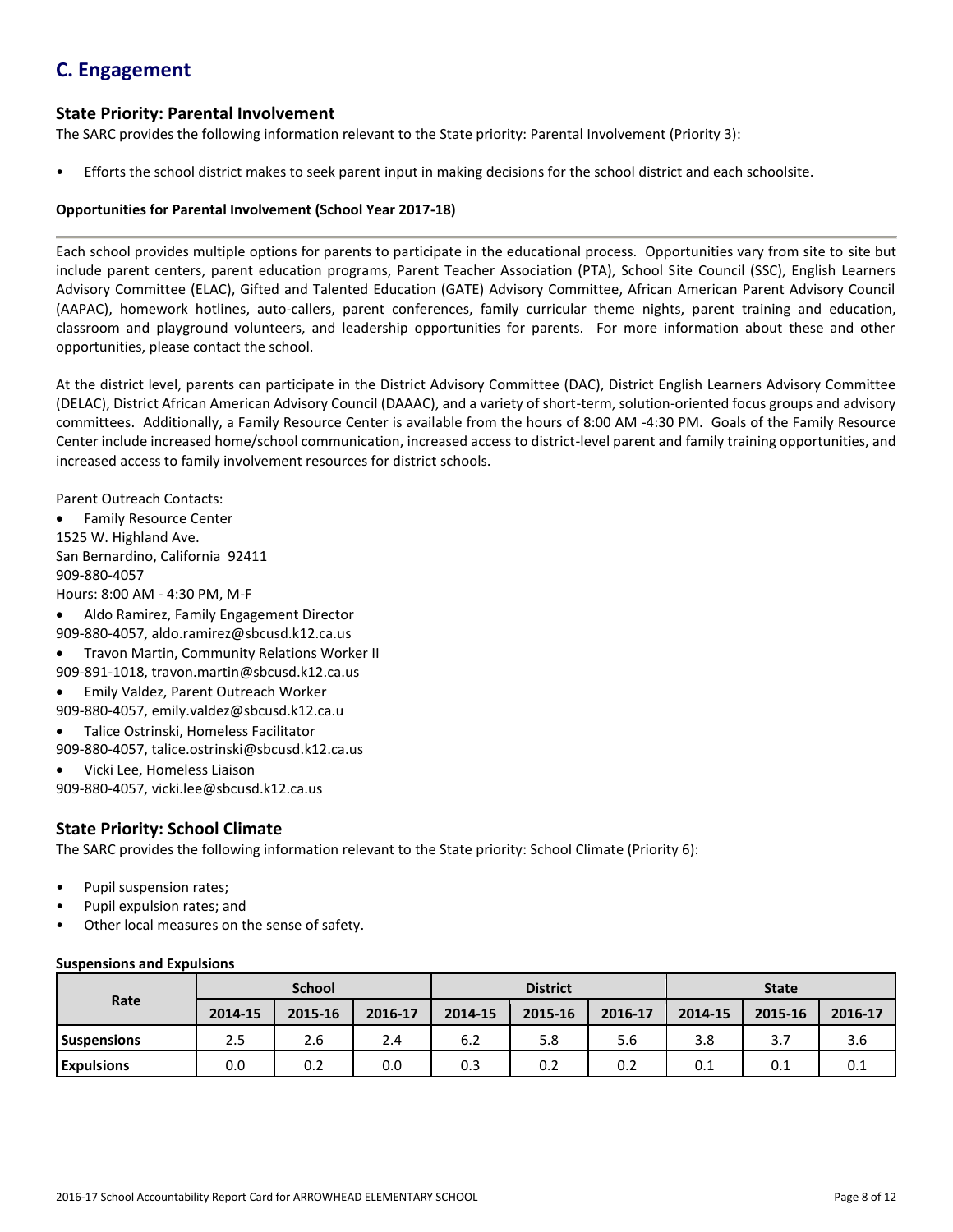Date of Last Review/Update: January 10, 2018 Date Last Reviewed with Faculty: January 29, 2018

Every student and teacher has the right to attend a school free from physical and psychological harm. To help schools achieve these vital goals, the State of California has mandated that each K-12 school develop a comprehensive school safety plan. Reviewed annually, a school's safety plan is the result of a systematic planning process in cooperation with local public safety agencies, community leaders, parents, pupils, teachers, administrators, and other persons interested in the prevention of campus crime and violence. Each school's safety plan addresses the following key areas: preparedness, mitigation and prevention, response and recovery. In close cooperation with the California Schools Risk Management (Joint-Powers Authority), local police and fire departments, the district's Office of Safety and Emergency Management conducts periodic safety inspections of district sites and provides correction reports to site administrators. A follow-up system is in place to ensure timely compliance and correction of discrepancies. School sites also conduct scheduled drills for anticipated emergency situations (such as fires, earthquakes and lockdowns) to prepare students, staff, and other stakeholders how to appropriately respond to those emergencies. The district follows California's mandated Standardized Emergency Management System (SEMS) and the National Incident Management System (NIMS) for emergency management. The Office of Safety and Emergency Management is also tasked with coordinating the response and recovery of emergencies or other disasters affecting the SBCUSD.

# **D. Other SARC Information**

The information in this section is required to be in the SARC but is not included in the state priorities for LCFF.

#### **Federal Intervention Program (School Year 2017-18)**

| <b>Indicator</b>                                           | <b>School</b> | <b>District</b> |
|------------------------------------------------------------|---------------|-----------------|
| <b>Program Improvement Status</b>                          | In PI         | $In$ $PI$       |
| <b>First Year of Program Improvement</b>                   | 1998-1999     | 2004-2005       |
| Year in Program Improvement*                               | Year 5        | Year 3          |
| Number of Schools Currently in Program Improvement         | N/A           | 61              |
| <b>Percent of Schools Currently in Program Improvement</b> | N/A           | 73.5            |

Note: Cells with N/A values do not require data.

#### **Average Class Size and Class Size Distribution (Elementary)**

|                         | 2014-15                     |          |                          |                | 2015-16                     |                          |                | 2016-17                          |                             |          |                |       |
|-------------------------|-----------------------------|----------|--------------------------|----------------|-----------------------------|--------------------------|----------------|----------------------------------|-----------------------------|----------|----------------|-------|
| Grade                   | Avg.                        |          | <b>Number of Classes</b> |                | Avg.                        | <b>Number of Classes</b> |                | <b>Number of Classes</b><br>Avg. |                             |          |                |       |
| Level                   | <b>Class</b><br><b>Size</b> | $1 - 20$ | $21 - 32$                | $33+$          | <b>Class</b><br><b>Size</b> | $1 - 20$                 | $21 - 32$      | $33+$                            | <b>Class</b><br><b>Size</b> | $1 - 20$ | $21 - 32$      | $33+$ |
| К                       | 28                          |          | $\overline{2}$           |                | 25                          |                          | 2              |                                  | 24                          |          | 2              |       |
| 1                       | 22                          |          | $\overline{2}$           |                | 26                          |                          | $\overline{2}$ |                                  | 22                          | 1        | 1              |       |
| $\overline{2}$          | 27                          |          | 2                        |                | 26                          |                          | $\overline{2}$ |                                  | 25                          |          | 2              |       |
| $\overline{\mathbf{3}}$ | 27                          |          | $\overline{2}$           |                | 24                          |                          | $\overline{2}$ |                                  | 22                          |          | $\overline{2}$ |       |
| 4                       | 33                          |          |                          | $\mathbf{1}$   | 34                          |                          |                | 1                                | 34                          |          |                |       |
| 5                       | 34                          |          |                          | $\mathbf{1}$   | 34                          |                          |                | 1                                | 32                          |          | $\overline{2}$ |       |
| 6                       | 34                          |          |                          | $\overline{2}$ | 34                          |                          |                | 2                                | 34                          |          |                |       |

Number of classes indicates how many classes fall into each size category (a range of total students per class).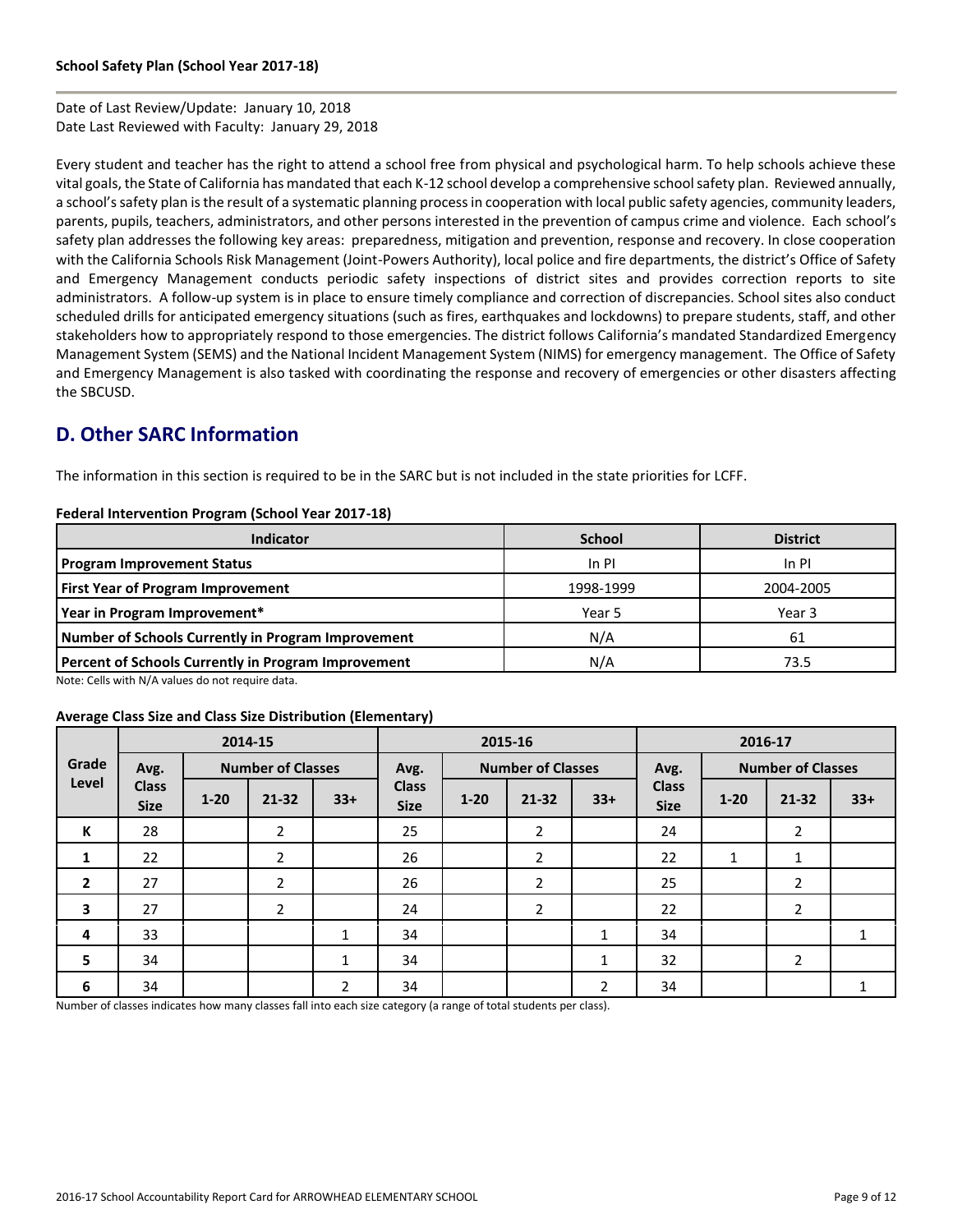#### **Academic Counselors and Other Support Staff (School Year 2016-17)**

| <b>Title</b>                                               | <b>Number of FTE</b><br><b>Assigned to School</b> | <b>Average Number of Students per</b><br><b>Academic Counselor</b> |  |  |
|------------------------------------------------------------|---------------------------------------------------|--------------------------------------------------------------------|--|--|
| <b>Academic Counselor</b>                                  | 1.0                                               | 315                                                                |  |  |
| <b>Counselor (Social/Behavioral or Career Development)</b> |                                                   | N/A                                                                |  |  |
| Library Media Teacher (Librarian)                          |                                                   | N/A                                                                |  |  |
| <b>Library Media Services Staff (Paraprofessional)</b>     | 0.4                                               | N/A                                                                |  |  |
| Psychologist                                               | 0.5                                               | N/A                                                                |  |  |
| <b>Social Worker</b>                                       |                                                   | N/A                                                                |  |  |
| <b>Nurse</b>                                               | 0.3                                               | N/A                                                                |  |  |
| <b>Speech/Language/Hearing Specialist</b>                  | 0.5                                               | N/A                                                                |  |  |
| <b>Resource Specialist</b>                                 |                                                   | N/A                                                                |  |  |
| Other                                                      | 1.0                                               | N/A                                                                |  |  |

Note: Cells with N/A values do not require data.

\*One Full Time Equivalent (FTE) equals one staff member working full time; one FTE could also represent two staff members who each work 50 percent of full time.

#### **Expenditures per Pupil and School Site Teacher Salaries (Fiscal Year 2015-16)**

|                                                     |              | Average                            |                               |                                 |
|-----------------------------------------------------|--------------|------------------------------------|-------------------------------|---------------------------------|
| Level                                               | <b>Total</b> | Supplemental/<br><b>Restricted</b> | Basic/<br><b>Unrestricted</b> | <b>Teacher</b><br><b>Salary</b> |
| <b>School Site</b>                                  | \$6,765      | \$265                              | \$6,501                       | \$84,422                        |
| <b>District</b>                                     | N/A          | N/A                                | \$8,466                       | \$78,962                        |
| <b>Percent Difference: School Site and District</b> | N/A          | N/A                                | $-26.3$                       | 6.7                             |
| State                                               | N/A          | N/A                                | \$6,574                       | \$79,228                        |
| <b>Percent Difference: School Site and State</b>    | N/A          | N/A                                | $-1.1$                        | 6.3                             |

Note: Cells with N/A values do not require data.

# **Types of Services Funded (Fiscal Year 2016-17)**

The common goal of all categorically funded programs in the San Bernardino City Unified School District (SBCUSD) is to ensure that all students--including English learners, educationally disadvantaged pupils, African American, Hispanic English only, gifted and talented pupils, and pupils with exceptional needs--attain mastery of state and local standards.

The educational program at each site is based on an improvement planning process that includes such members of the school community as the principal, teachers, support staff, parents, and students (at the secondary level). These stakeholders form an organizational unit called the School Site Council (SSC). The SSC develops and annually revises a plan called the Single Plan for Student Achievement (SPSA). The SPSA, based on self-study and collaboration, ensures that all of the resources available to the school are coordinated and focused on providing a high-quality educational program in which all students can achieve success.

Some students have difficulty mastering academic state and local content standards. They may be at risk of not meeting graduation requirements. For these students, categorical program funds are provided. Categorical funds are supplemental educational dollars used for supports that augment the core instructional program and increase the academic success of these students. Categorical funds provide items such as additional personnel time, staff development opportunities, supplemental student materials, and other specialized services, equipment, and supplies.

Categorical programs commonly found at SBCUSD sites are:

- Every Student Succeeds Act (ESSA) Title I, Part A
- Local Control Funding Formula (LCFF)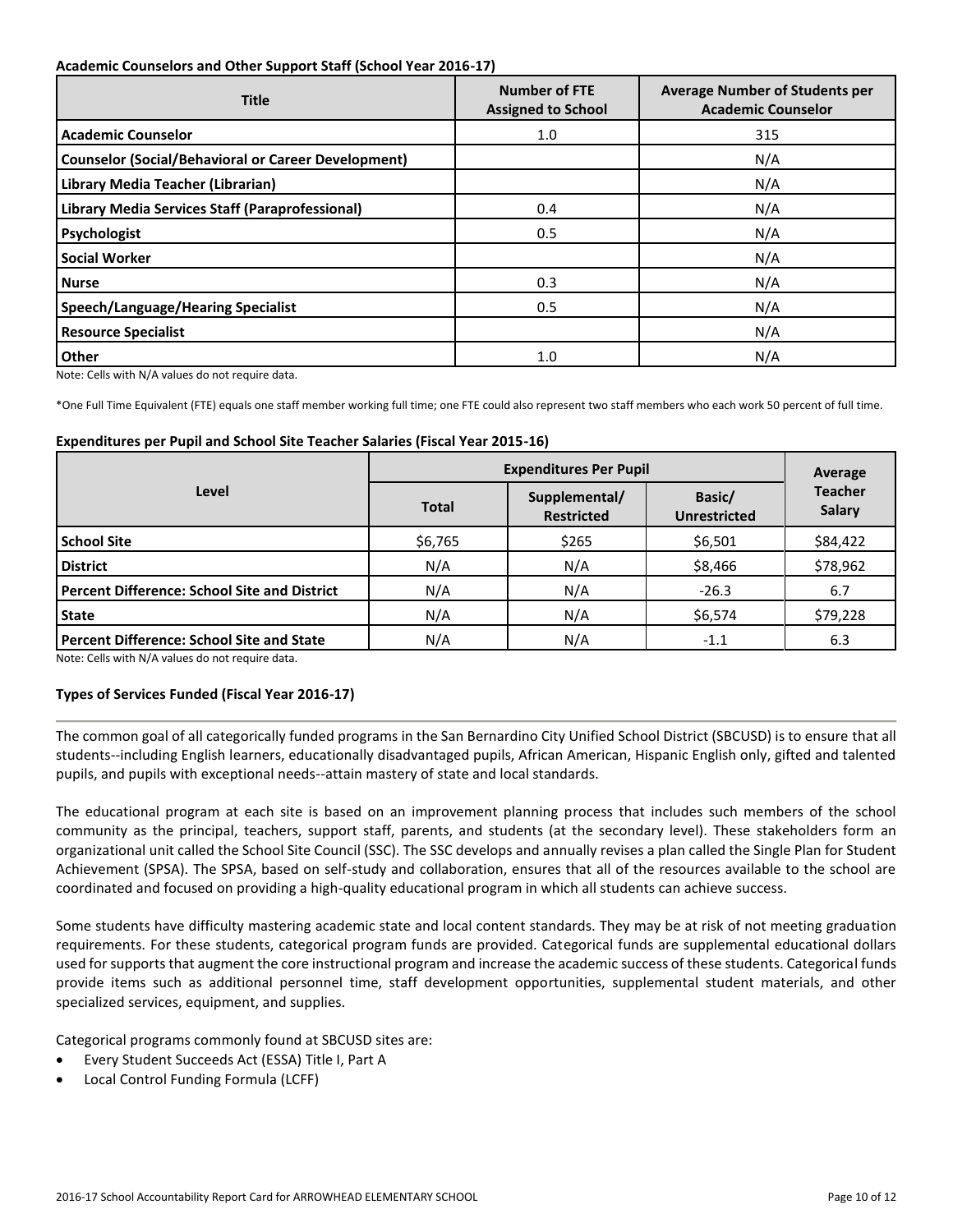Additionally, categorical programs have been established at the district level to provide important services and instructional support that help increase student success. Categorical funds in this category support District efforts in the areas of:

- Vocational Education Basic Grant Award (Voc Ed) Carl D. Perkins Career and Technical Education Improvement Act of 2006
- ESSA Title II, Part A Supporting Effective Instruction
- ESSA Title III, Part A Language Instruction for English Learners (EL) and Language Instruction for Immigrant Students

#### Program Improvement

Beginning in the 2017–18 School Year (SY), LEAs and schools will no longer be identified for Program Improvement (PI) or be required to implement specific PI-related activities. In addition, LEAs will not be required to set aside any PI reservations for the 2017–18 SY. LEAs and schools previously identified for PI are encouraged to use evidence-based interventions, which may include alternative supports that are designed to improve the academic achievement of socioeconomically disadvantaged students.

#### Alternative Supports

For the 2017–18 SY, LEAs will not be required to set aside a reasonable amount of Title I, Part A funds for alternative supports. LEAs are encouraged to use evidence-based interventions that are reasonable, necessary, and consistent with Title I, Part A of the ESSA.

#### **Teacher and Administrative Salaries (Fiscal Year 2015-16)**

| Category                                      | <b>District Amount</b> | <b>State Average for Districts In Same Category</b> |
|-----------------------------------------------|------------------------|-----------------------------------------------------|
| <b>Beginning Teacher Salary</b>               | \$49,150               | \$47,808                                            |
| <b>Mid-Range Teacher Salary</b>               | \$76,169               | \$73,555                                            |
| <b>Highest Teacher Salary</b>                 | \$94,173               | \$95,850                                            |
| <b>Average Principal Salary (Elementary)</b>  | \$120,897              | \$120,448                                           |
| <b>Average Principal Salary (Middle)</b>      | \$130,625              | \$125,592                                           |
| <b>Average Principal Salary (High)</b>        | \$144,855              | \$138,175                                           |
| <b>Superintendent Salary</b>                  | \$294,302              | \$264,457                                           |
| <b>Percent of Budget for Teacher Salaries</b> | 34%                    | 35%                                                 |
| Percent of Budget for Administrative Salaries | 4%                     | 5%                                                  |

For detailed information on salaries, see the CDE Certificated Salaries & Benefits Web page a[t http://www.cde.ca.gov/ds/fd/cs/.](http://www.cde.ca.gov/ds/fd/cs/)

# **Professional Development (Most Recent Three Years)**

The San Bernardino City Unified School District is committed to hiring the best staff available and to providing ongoing opportunities to support and increase professional practice for educators. Teacher Induction Program (TIP) mentors, Peer Assistance Review (PAR) consulting teachers, peer mentors, and content specialists work with teachers on a regular basis. Teachers, paraprofessionals, and administrators are all provided opportunities to participate in professional development (PD) programs. An analysis of site academic and behavioral data is used to provide focus to each site's Single Site Plan for Student Achievement and used to guide the creation of the site professional development plan. The site administrators and Professional Development Team (PDT) work together to establish the focus of site professional development that takes place during weekly early release Collaboration Days.

SBCUSD offers a variety of professional development opportunities to support the improvement of instructional practice. The goal of all professional development is to increase student proficiency in core subject areas. Targeted support is provided in the areas of culturally relevant instruction, strategies to assist English Learners, essential components of an ELD lesson, implementation of the Common Core State Standards, creating rigorous standards-aligned units of study, building a solid foundation in Algebra, GATE strategies, implementing Positive Behavior Supports and integrating technology into daily instruction.